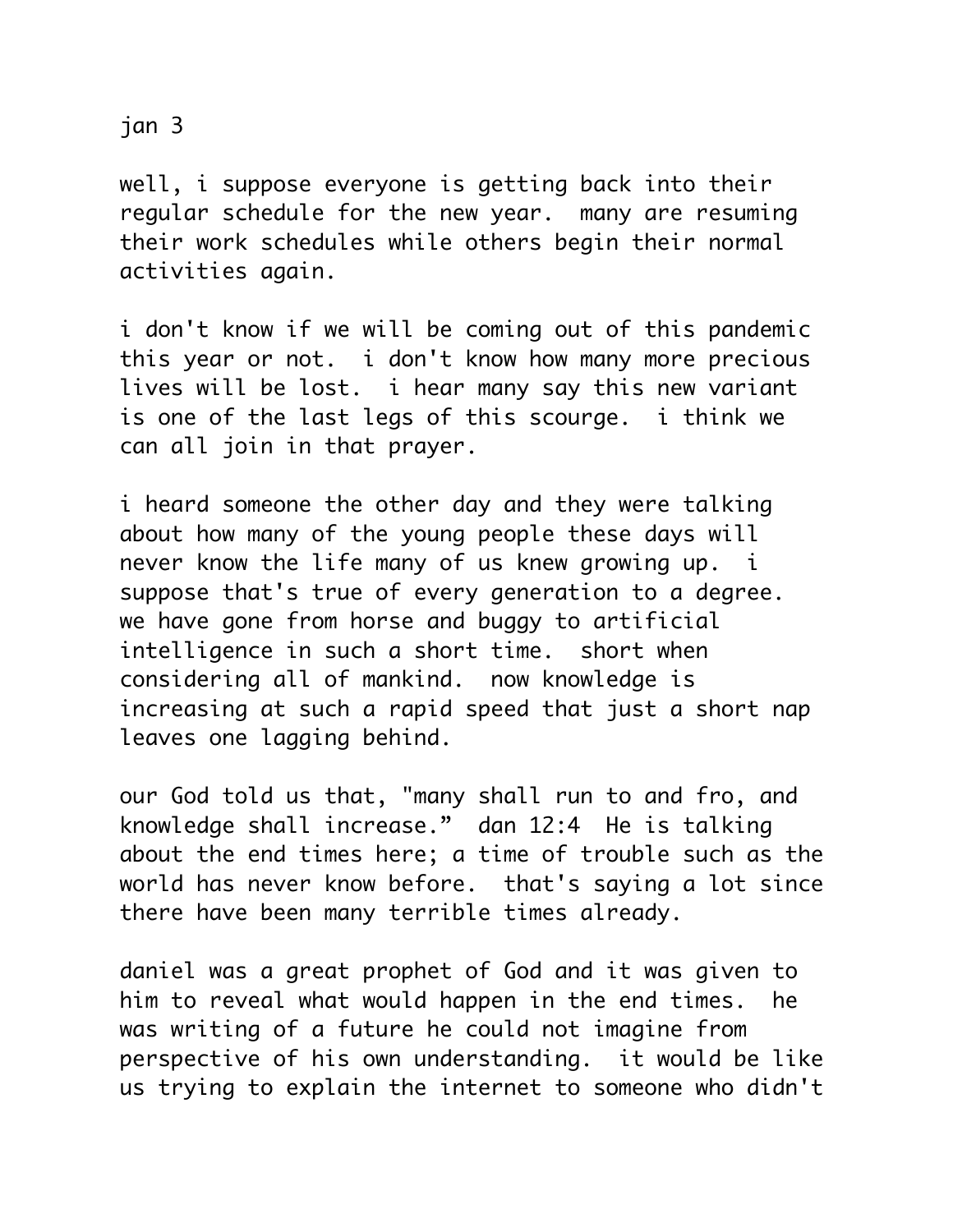even know what a typewriter was. our common knowledge has already advanced so far and yet most of us today are still eons behind the things being conceived by greater minds. perhaps things that would terrify us to our core.

i really believe we are in the end times. i know there have always been and always will be scoffers saying. "where is the promise of His coming? for since the fathers fell asleep, all things continue as they were from the beginning of creation." 2 pet 3:4 and yet, just as there was a beginning, there will be and end. Jesus came the first time at the appointed time. He will come the second time at the appointed time.

all things are set in His book. i believe this generation will deserve the horrible tribulation that is coming because they will perhaps be the most evil generation ever. just as there were many supernatural things recorded in our bible that we cannot imagine, i think this generation will will not only receive, but embrace those beings. yes, spirits becoming beings. in revelation 9, it talks about releasing angels that were bound at the river euphrates. a great river even now being dried up to make way for the kings from the east. (see rev 16) there will be much evil released to persecute those not willing to embrace the essence of our God.

that's why we must all let our candle light the flame of others. the time is soon coming when it will be proclaimed, "thrust in Your sickle and reap, for the time has come for You to reap, for the harvest of the earth is ripe." rev 14:15 two thousand years ago our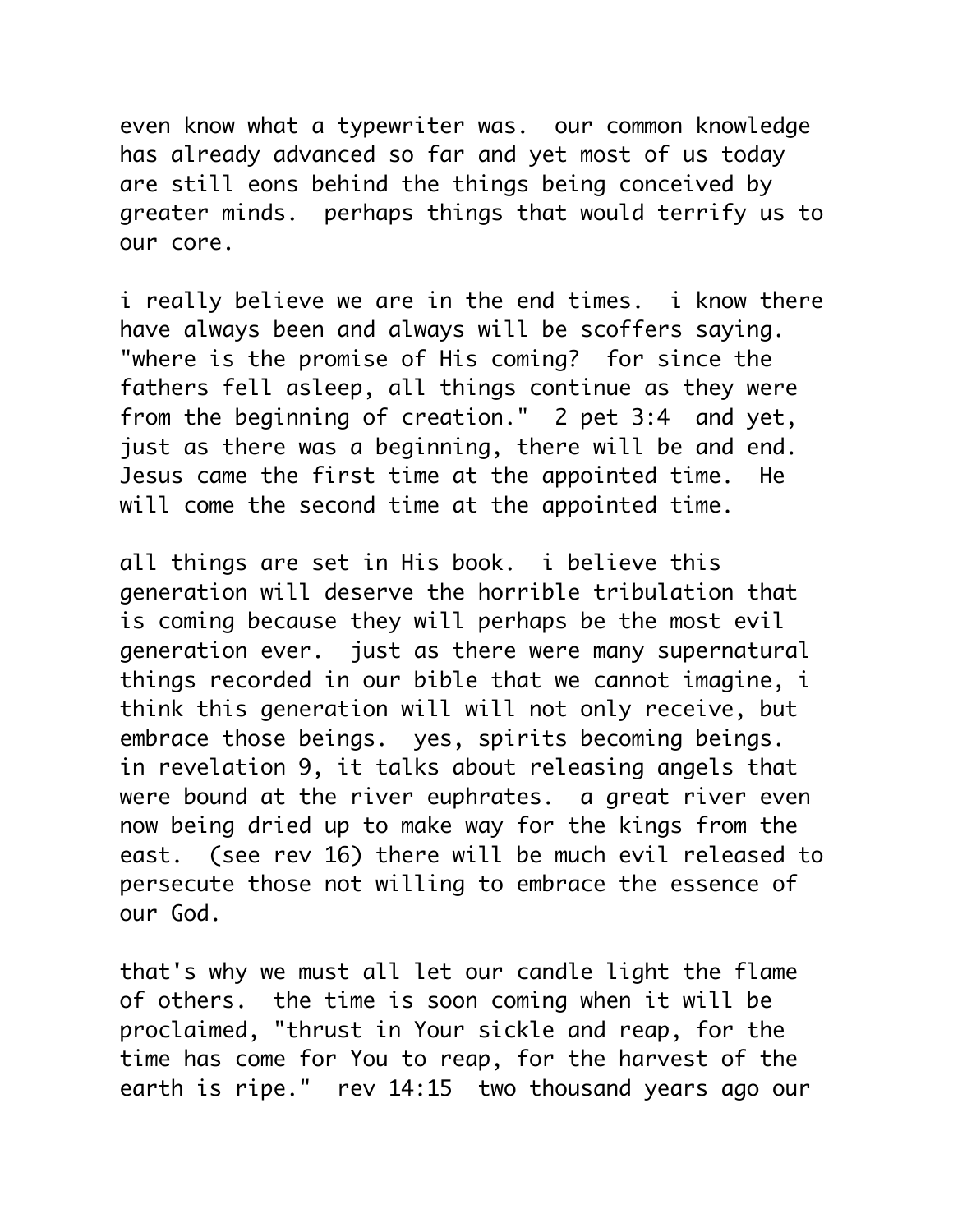Lord proclaimed, "do you not say, 'there are still four months and then comes the harvest'? behold, I say to you, lift up your eyes and look at the fields, for they are already white for harvest!" john 4:35 the harvest has been ready for a long while. the reaping will soon begin.

will we be among those who cringe in fear at the things which are coming? will we be among those who speak the name of God but are ashamed to say the name Jesus? god is so generic these days and easier of acceptance. what does our Lord say about that? "for whoever is ashamed of Me and My words, of him the Son of Man will be ashamed when He comes in His own glory, and in His Father's, and of the holy angels." luke 9:26

yet the time is coming when even a generic god will no longer be accepted. the antichrist will proclaim himself as god and will allow none other to be worshiped. to do so will mean death. and yet many will still come to the saving knowledge of Jesus. perhaps because you planted the seed. the price will be great, but no greater than the reward.

i beg you all. do what you can to keep someone from that horrible fate. we cannot make them believe but we can make sure they have had a witness. there are many hungry and seeking, just waiting for a word. there are also many who just need that seed to be planted. the Holy Spirit will do the rest. will they know what name to call upon when tragedy befalls them? "God forbid that i should boast except in the cross of our Lord Jesus Christ, by whom the world has been crucified to me, and i to the world." gal 6:14 we must all lay